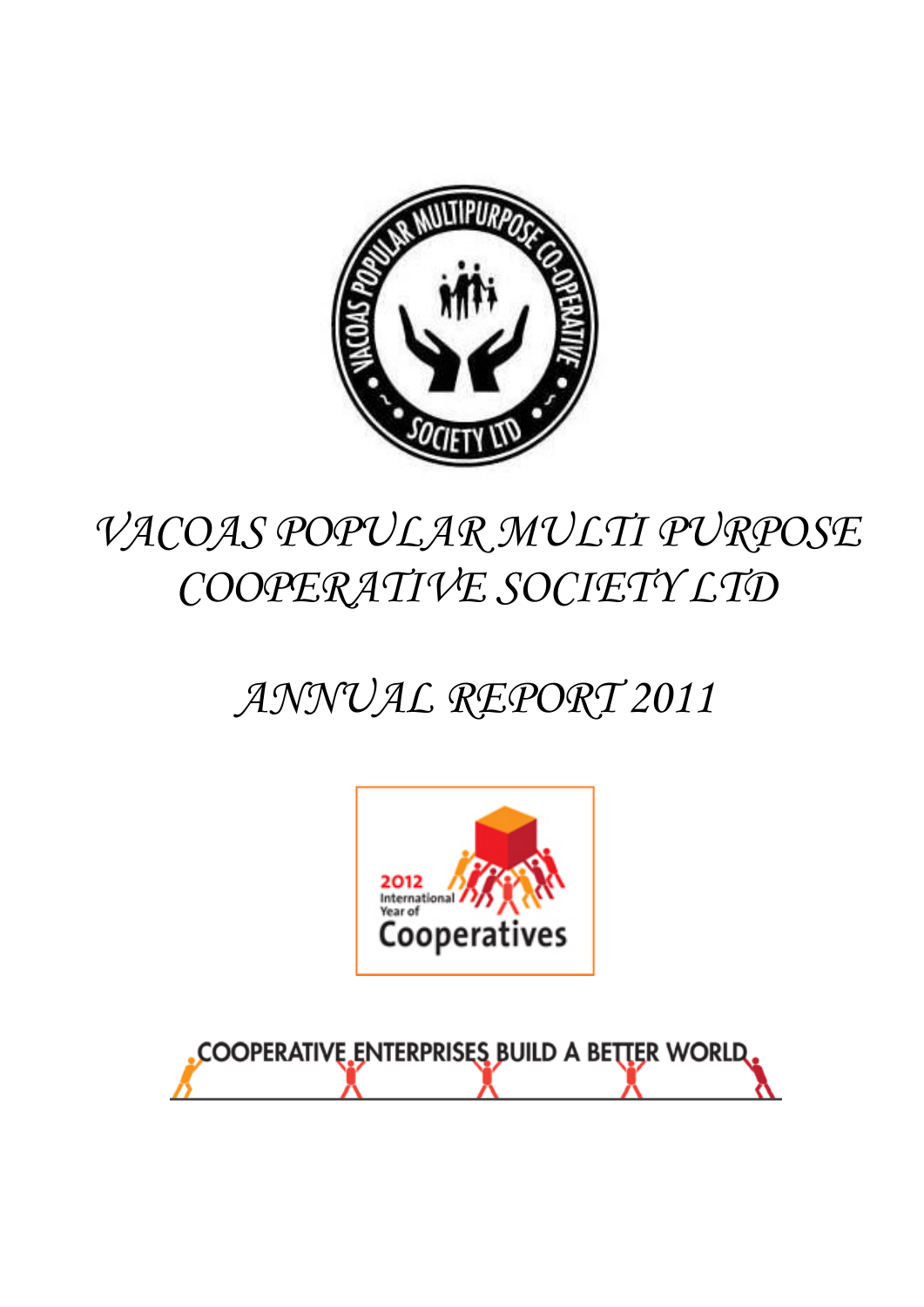## *Dear Member,*

The Vacoas Popular Multi Purpose Cooperative Society Ltd is pleased to present its Annual Report for the year ended  $30<sup>th</sup>$  June 2011.

Members shall find in this report the Notice of Annual Meeting of Members and the Financial Statements of the Society. A special effort has been made so that this report is more informative for the benefit of Members.

Yours faithfully,

K.Gunness-Purmessur (Mrs.) Manager

*Corporate Information*

*Manager Board of Directors*

*Leckraj J Gunness ACCA Kessor Newaj - Treasurer*

*Vareedhee Gunness Rajen Kandasamy Resawny Devi Arnassalon Meera Jhugroo (Mrs.) Mootoosamy Pursooramen Girish Ramdhony Ubaid Koyratty Registered Office Stephanie Amourdon Morc. Coop, Bonne-Terre, Sewoosancar Itnac Solferino, Esnee Gungaram Vacoas*

*Auditors Telephone: 698-4072, 697-9447 Nathadkhan Associates (External) Fax: 698-3845 Kamal Raj Sadien FCCA (Internal) Email: [vpmpcs@intnet.mu](mailto:vpmpcs@intnet.mu)*

*State Bank of Mauritius Mauritius Commercial Bank Barclays Bank BankOne HSBC MPCB Bank of Baroda*

*Kamla Gunness-Purmessur Gita-Anjali Bheenick (Mrs.) - President Hoonar Ramchurter – Vice President Accountant Tarkeeswarsing Hurrynag - Secretary Safir Nazurally Staff Poubarlanaden Appavoo Morganavalle Coothaparoomaul Wong Hok Tsung (Pierre) Wong Tek Kong*

*Registration No. 723 [vpmpcs@yahoo.com](mailto:vpmpcs@yahoo.com) Bankers [vacoas.popular@gmail.com](mailto:vacoas.popular@gmail.com)*



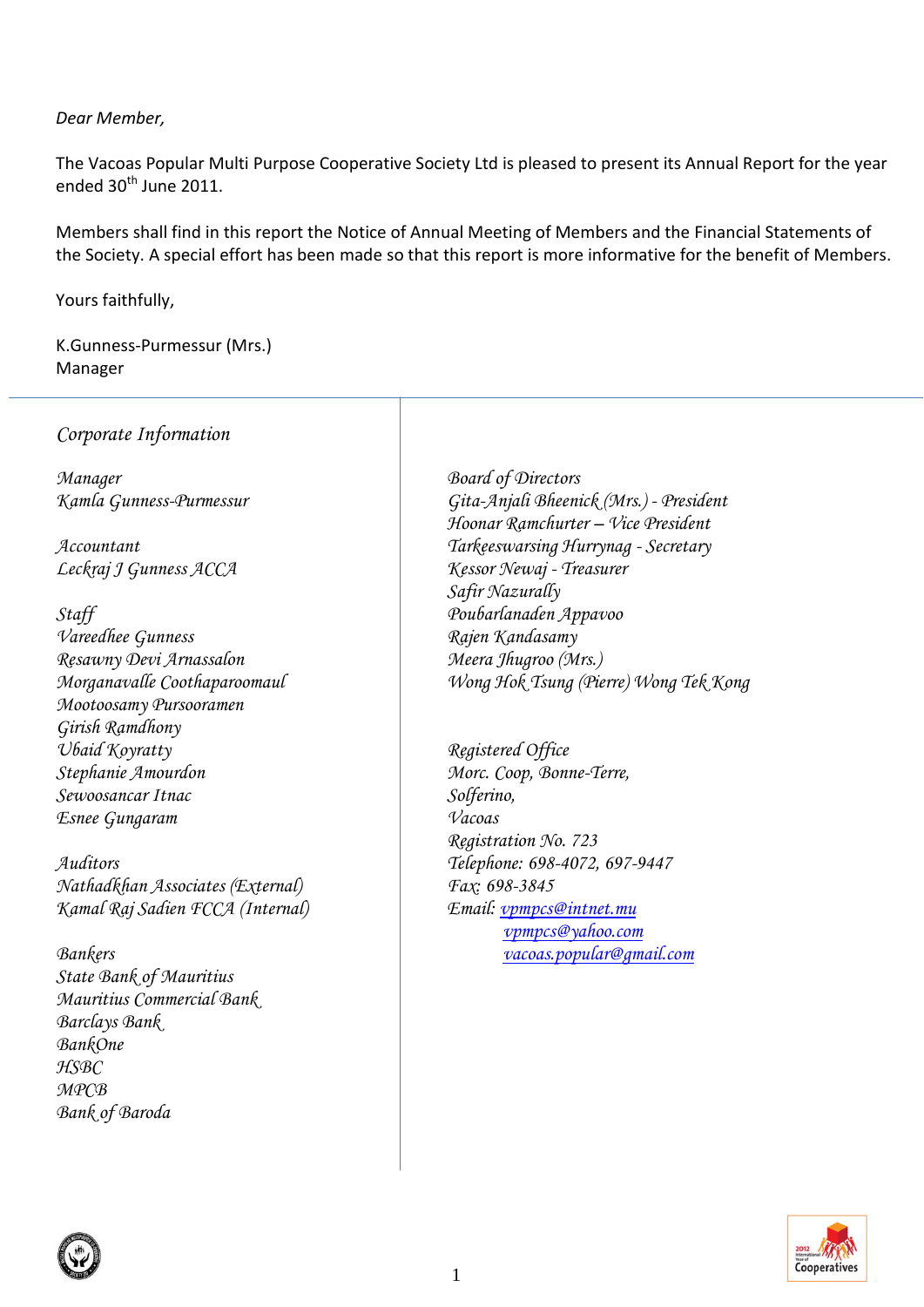# *REVIEW ON SOCIETY'S ACTIVITIES*

# **Principal Activities**

The principal activities of the Society are :-

- (1) Promotion of Thrift and Savings
- (2) Granting of Loans to members for provident and productive purposes
- (3) To purchase, lease, or otherwise, acquire land, manage develop and sell, transfer or otherwise dispose of such land, and do all other things as are incidental thereto and connected therewith, for the promotion of the welfare and benefit of members.

During the year those activities have remained unchanged.

## Business Segments

The Society is currently present in the following two segments:-

- i) Provision of Financial Services to its members
- ii) Land Development

# **Results**

# *An overview of the Mauritian Economy and the Financial Services Market*

Mauritius has encountered a slow growth in 2010 and 2011, whereby growth rate for these periods was around 4%. The expectations for the year 2012 will be lesser than 4%, meaning that our country's economy is not booming. Moreover, we are currently facing new challenges such as the EURO Zone crisis.

Additionally, there is a cut throat competition in the financial services sector. Banks are currently proposing different schemes to its customers (existing and potentials) in view to attract a large majority.

# *Highlights of the Society's performance*

The year 2011 marked the 35<sup>th</sup> year of existence of the Vacoas Popular MPCS Ltd. Throughout the years the Society has been constantly at the service of its members by providing effective financial solutions to them. Profitability for the financial year under review the Society's shows the following; a profit after taxation amounting to Rs. 2,244,847 has been generated compared to Rs. 2,329,340 during the last financial year

Members have benefitted from a higher rate of interest on their investments which resulted in a slightly lower Profit after taxation compared to last year. Loans that are disbursed by the Society to its members are an important means to help them improve their socio-economic conditions. The Society currently offers a wide range of Savings and Loans Schemes for the benefit of its members. It is to be noted that Interest Income has increased by 6.5 % to reach Rs. 78.7M. Besides Non Operating Income has risen by 50%, with a large contribution from our Land Segment which contributed 80% of this increase through profit on sale of land at our Morcellement located at Melrose and Camp Ithier

Looking at our Balance Sheet, Total Assets went up by 13.2% reaching new heights of Rs. 948M. We can note that the Society is not far from reaching a Total Assets of Rs. 1 Billion.



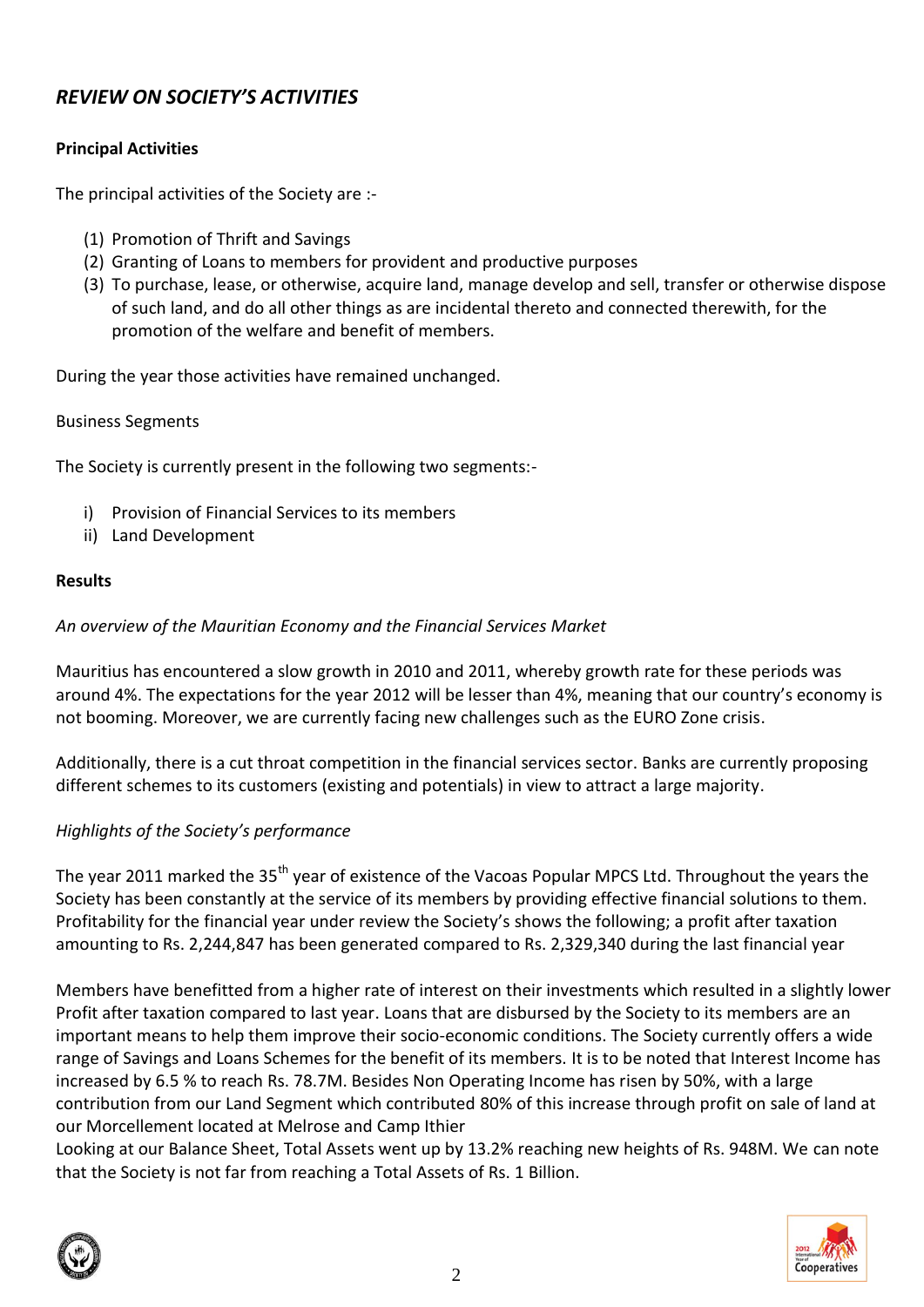Members will also appreciate that in its 35<sup>th</sup> year of operation, Society has made it a must to reward its members to mark its anniversary. An interest on Life Savings amounting to **7%** has been paid to members on 30 June 2011**.** This means that members obtained **2% more** on their Life Savings account compared to last year. Taking into consideration the current market interest rate, a **7%** interest shows that members have enjoyed an appreciable return on their Life Savings investment.

Concerning interest rate on Savings and deposits, members are still reaping a higher interest with regards to current market interest. While members are enjoying a 5% interest on their Ordinary Savings account, fixed deposit holders are obtaining a 7.5% - 8% return on their investments.

The results do show that the Society has always strived for the benefit of its members in the sense that investments of members are rewarded at a more attractive rate.

## **Key figures as at 30 June 2011**

## **Membership**

| Membership as at 30.06.2011 |      |  |  |
|-----------------------------|------|--|--|
| No. of Shareholders at      |      |  |  |
| Start                       | 4510 |  |  |
| New Shareholders            | 244  |  |  |
| Shareholding from           |      |  |  |
| existing members            | 57   |  |  |
| No. of Closed Account       | 57   |  |  |
| No. of Shareholders at      |      |  |  |
| Close                       |      |  |  |



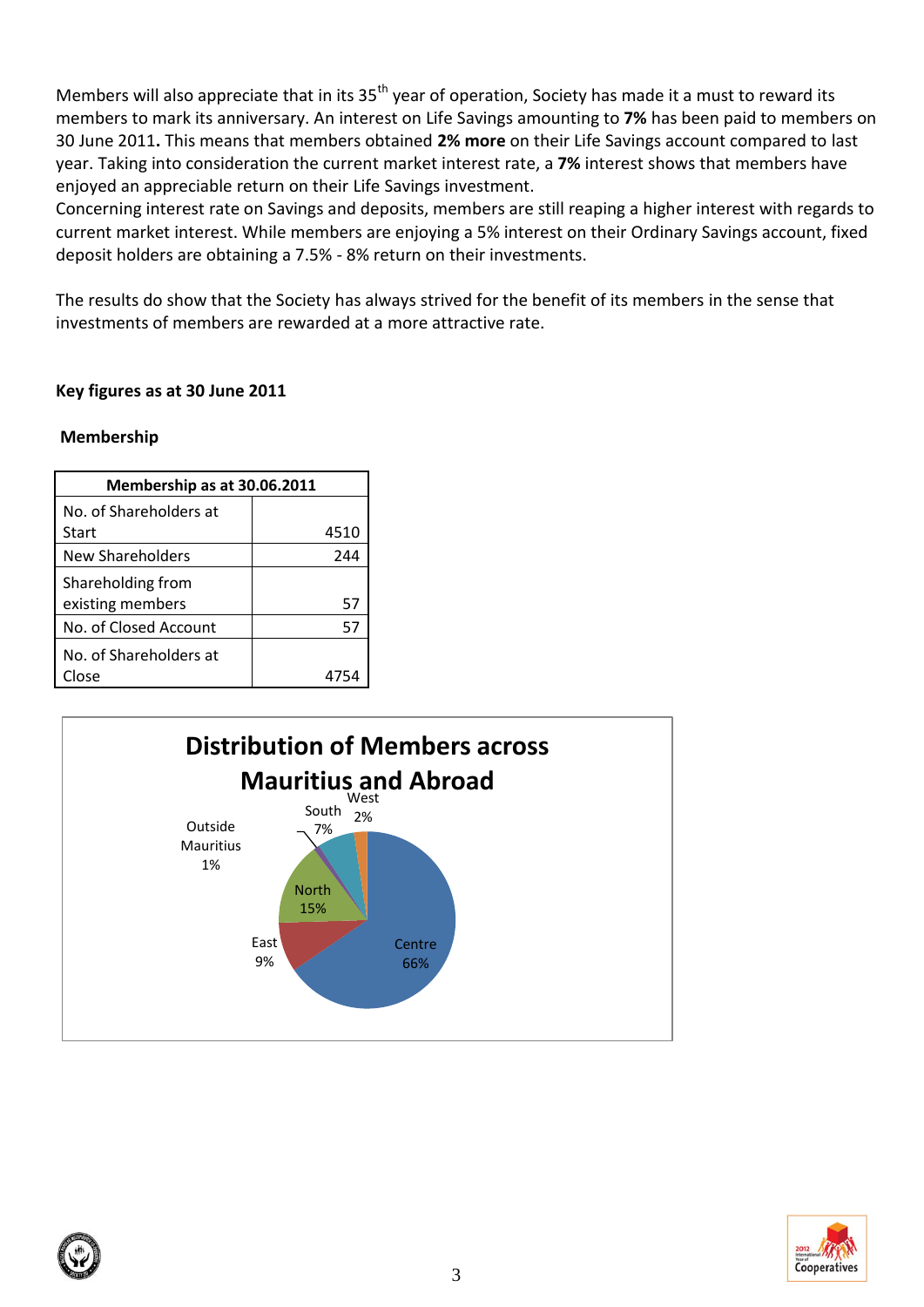

# **Loan Portfolio**

| <b>Total Loan Disbursed</b> |     |                                  |     |                       |     |                     |        |                           |     |                        |
|-----------------------------|-----|----------------------------------|-----|-----------------------|-----|---------------------|--------|---------------------------|-----|------------------------|
| Loan Type                   |     | <b>Loan Against Life Savings</b> |     | <b>Mortgaged Loan</b> |     | <b>Housing Loan</b> |        | <b>Hire Purchase Loan</b> |     | <b>Exams Fees Loan</b> |
|                             | No. | Amount (Rs.)                     | No. | Amount (Rs.)          | No. | Amount (Rs.)        | `  No. | Amount (Rs.)              | No. | Amount (Rs.)           |
| <b>New</b>                  | 169 | 27,402,901                       | 136 | 186,996,117           |     | 9,557,414           | 8      | 2,105,000                 | 11  | 114,325                |
| Renewed                     | 258 | 70,861,752                       | 22  | 8,774,143             |     | 683,000             |        | 204,206                   |     |                        |
|                             |     |                                  |     |                       |     |                     |        |                           |     |                        |
| Instalment disbursed        |     |                                  |     |                       |     |                     |        |                           |     |                        |
| during the year in respect  |     |                                  |     |                       |     |                     |        |                           |     |                        |
| of Loan applied previously  |     | 800,000                          |     | 11,963,531            |     | 585,900             |        |                           |     |                        |
| Total                       | 430 | 99,064,653                       | 162 | 207,733,791           | 11  | 10,826,314          | 12     | 2,309,206                 | 11  | 114,325                |

| Grand Total (Number) | 626         |
|----------------------|-------------|
| Grand Total (Amount) | 320,048,289 |

Increase in Loan Portfolio of 15.4%

## **Deposit Portfolio**

Increase in Deposit Portfolio of 15.2%



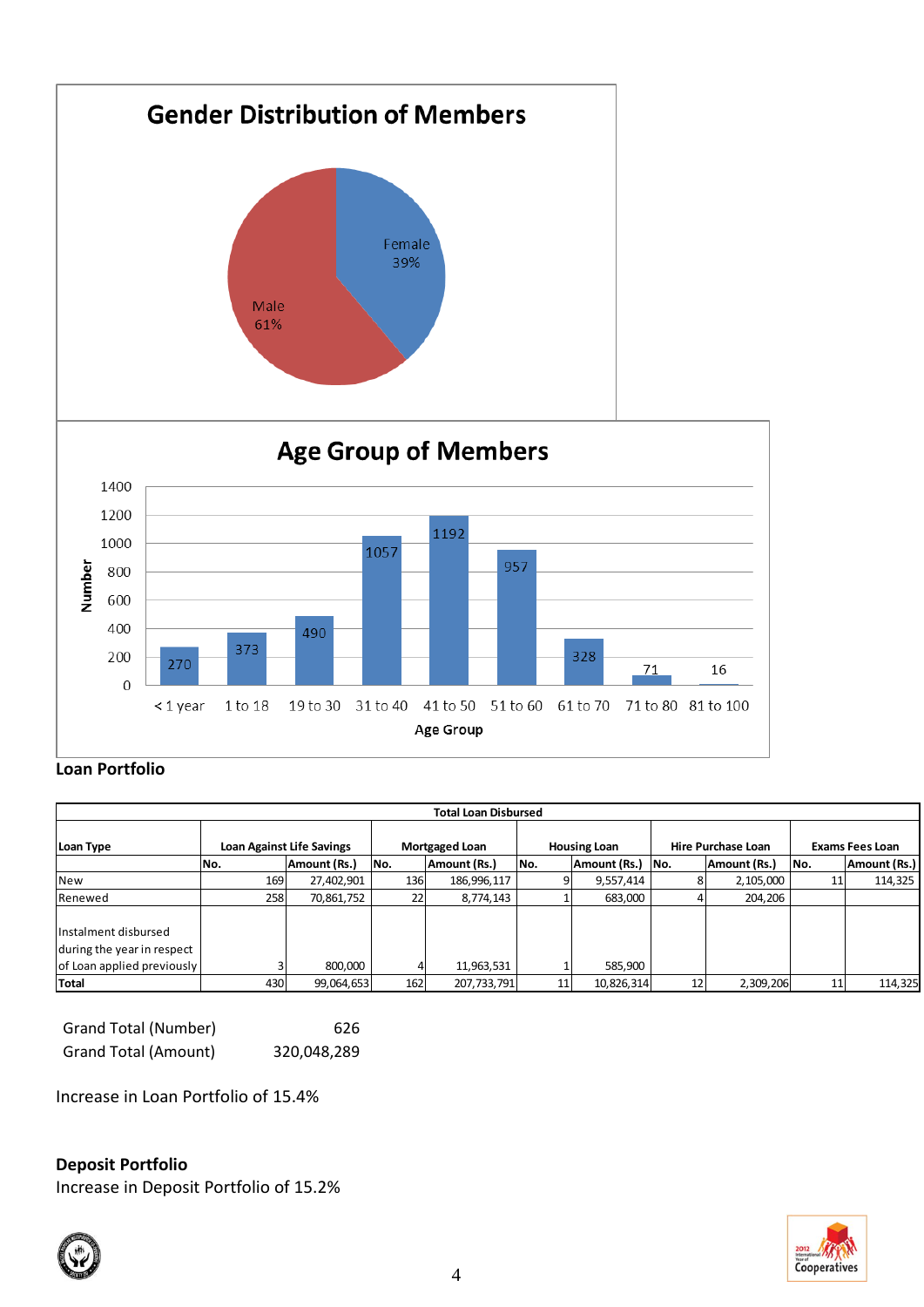## **Solidarity Plan**

| <b>Solidarity Plan</b>               |      |  |  |  |
|--------------------------------------|------|--|--|--|
| <b>Members at Start</b>              | 1744 |  |  |  |
| Members joining the plan             | 181  |  |  |  |
| Members withdrawing<br>from the plan | 22   |  |  |  |
| <b>Deceased Members</b>              | Д    |  |  |  |
| <b>Members at Close</b>              |      |  |  |  |

A total of Rs. 353,951 were paid to heirs of four members from Solidarity Plan

# **Life Savings and Loan Protection Fund**

Life Savings and Loan Protection Fund has disbursed Rs. 1,008,470.- to heirs of 11 members

| <b>Product</b> | No. | Amount (Rs.) |
|----------------|-----|--------------|
|                |     |              |
| Life Savings   | 10  | 444,927      |
|                |     |              |
| Loan           | 4   | 563,543      |
|                |     |              |
| Total          |     | 1,008,470    |

# *Replenishment of Fund*

A provision of Rs. 4,991,530 has been made to the fund during the year

*Fund*

|                                                          | Rs.        |
|----------------------------------------------------------|------------|
| <b>Balance at Start</b>                                  | 27,785,095 |
| <b>Additional Contribution</b><br>made by Society during |            |
| the year                                                 | 15,000     |
| <b>Appropriation of Profit:-</b>                         |            |
| To adjust Replenishment<br>for year 09-10                | 62,671     |
| Interest on Investment<br>for year 09-10                 | 323,860    |
| Replenishment of Fund                                    | 4,991,530  |
| Total                                                    | 33,178,156 |
|                                                          |            |

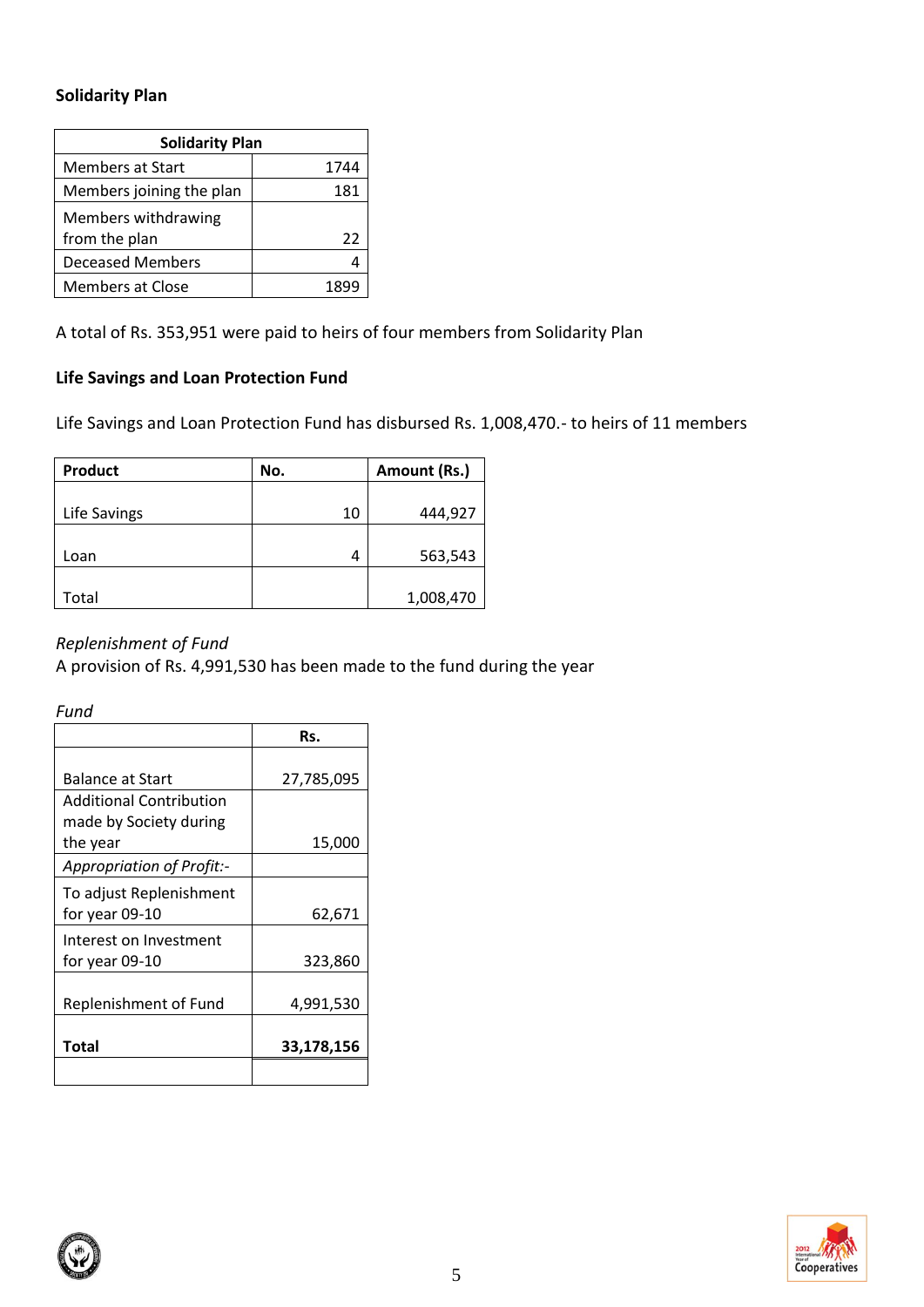## **Morcellement Project**

Sales during the financial year 2011

| Location                | <b>Number of Plots Sold</b> |
|-------------------------|-----------------------------|
| Camp Ithier (Bramsthan) |                             |
| Melrose                 | 18                          |
| <b>Total Sold</b>       | 26                          |

Overall Sales since start of the Project

| Location          | <b>Number of Plots Sold</b> | <b>Number of Saleable</b> | % Sold |
|-------------------|-----------------------------|---------------------------|--------|
|                   |                             | <b>Plots</b>              |        |
| Camp Ithier       | 74                          | 166                       | 44     |
| (Bramsthan)       |                             |                           |        |
| Melrose           | 52                          | 103                       | 50     |
| <b>Total Sold</b> | 126                         | 269                       |        |

## **Social Activities**

The Management of the Vacoas Popular MPCS Ltd has always catered for the social needs of its members by organizing several Social activities.

During the year 2011 the following social activities were organized:

- 1. Celebration of Independence Day
- 2. Guava Picking and Hiking at Le Petrin
- 3. Catamaran Cruise at Tamarin
- 4. Celebration of the Society's  $35<sup>th</sup>$  anniversary
- 5. Celebration of Divali
- 6. Catamaran Cruise at Grand Baie
- 7. Annual Children's day
- 8. Celebration of Christmas

## **Acknowledgment**

We would like to thank the management team, staff, board members, sub-committee members and all those members who have contributed on a voluntary basis for their valuable advice, dynamism, help and support during the year under review. These persons have been key in producing very good results for the year.

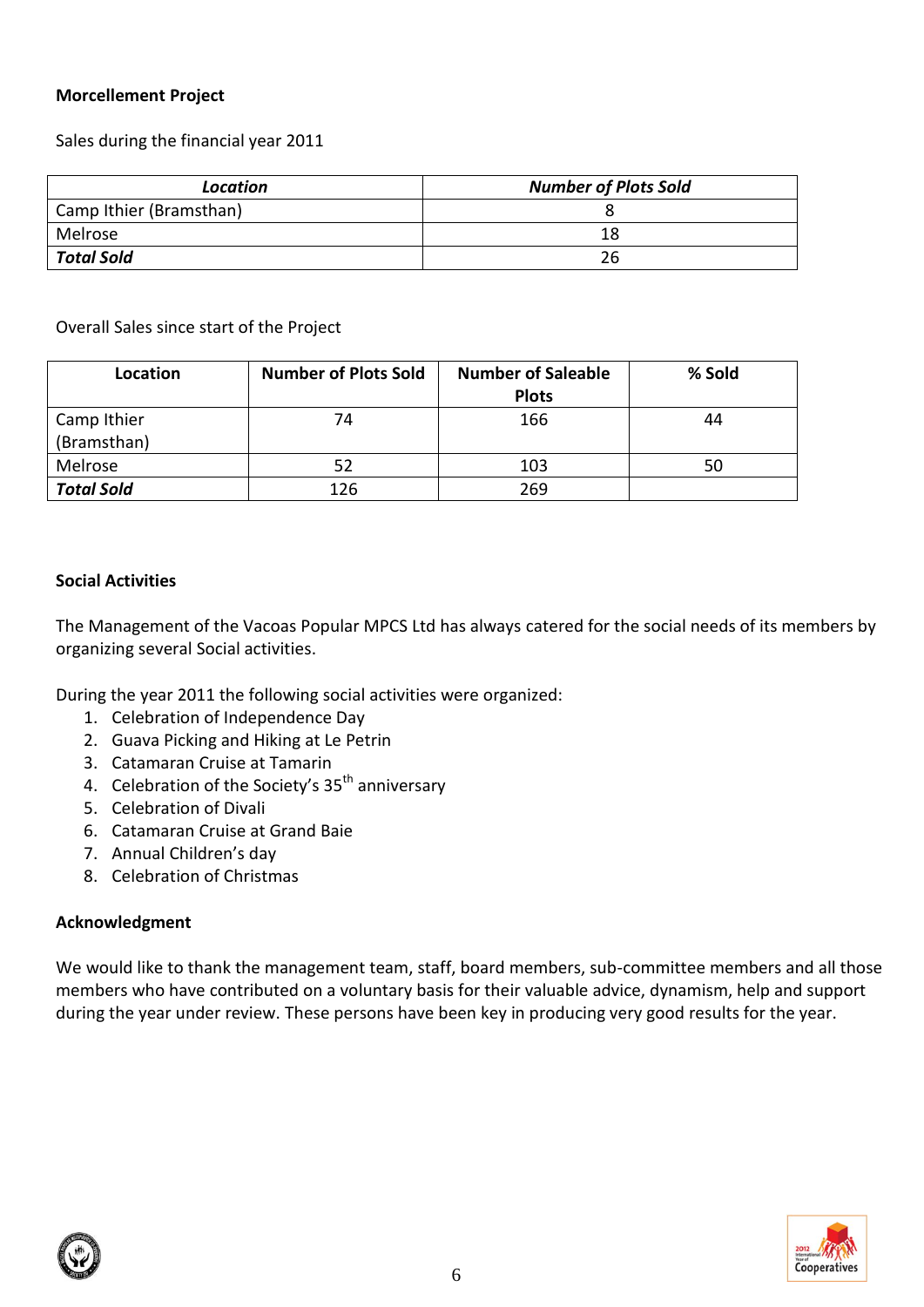## **Auditors' report to the members of Vacoas Popular Multi Purpose Co-operative Society Ltd**

We have audited the financial statements set out on pages 19 to 26 which have been prepared under the historical cost convention and on the basis of the accounting policies set out on pages 22 to 23.

#### **Respective responsibilities of directors and auditors**

Management is responsible for the preparation and fair presentation of these financial statements in accordance with Generally Accepted Accounting Principles. This responsibility includes: designing, implementing and maintaining internal control relevant to the preparation and fair presentation of financial statements that are free from material misstatement, whether due to fraud or errors; selecting and applying appropriate accounting policies; and making accounting estimates that are reasonable in the circumstances.

Our responsibility is to express an opinion on these financial statements based on our audit. We conducted our audit in accordance with International Standards on Auditing. Those standards require that we comply with ethical requirements and plan and perform the audit to obtain reasonable assurance whether the financial statements are free from material misstatement.

An audit involves performing procedures to obtain audit evidence about the amounts and disclosures in the financial statements. The procedures selected depend on the auditor's judgment including the assessment of the risks of material misstatement of the financial statements, whether due to fraud or error. In making those risk assessment, the auditor considers internal control relevant to the entity's preparation and fair presentation of the financial statements in order to design audit procedures that are appropriate in the circumstances, but not for the purpose of expressing an opinion on the effectiveness of the entity's internal control. An audit also includes evaluating the appropriateness of accounting policies used and the reasonableness of accounting estimates made by management, as well as evaluating the overall presentation of the financial statements.

We believe that the audit evidence we have obtained is sufficient and appropriate to provide a basis for our audit.

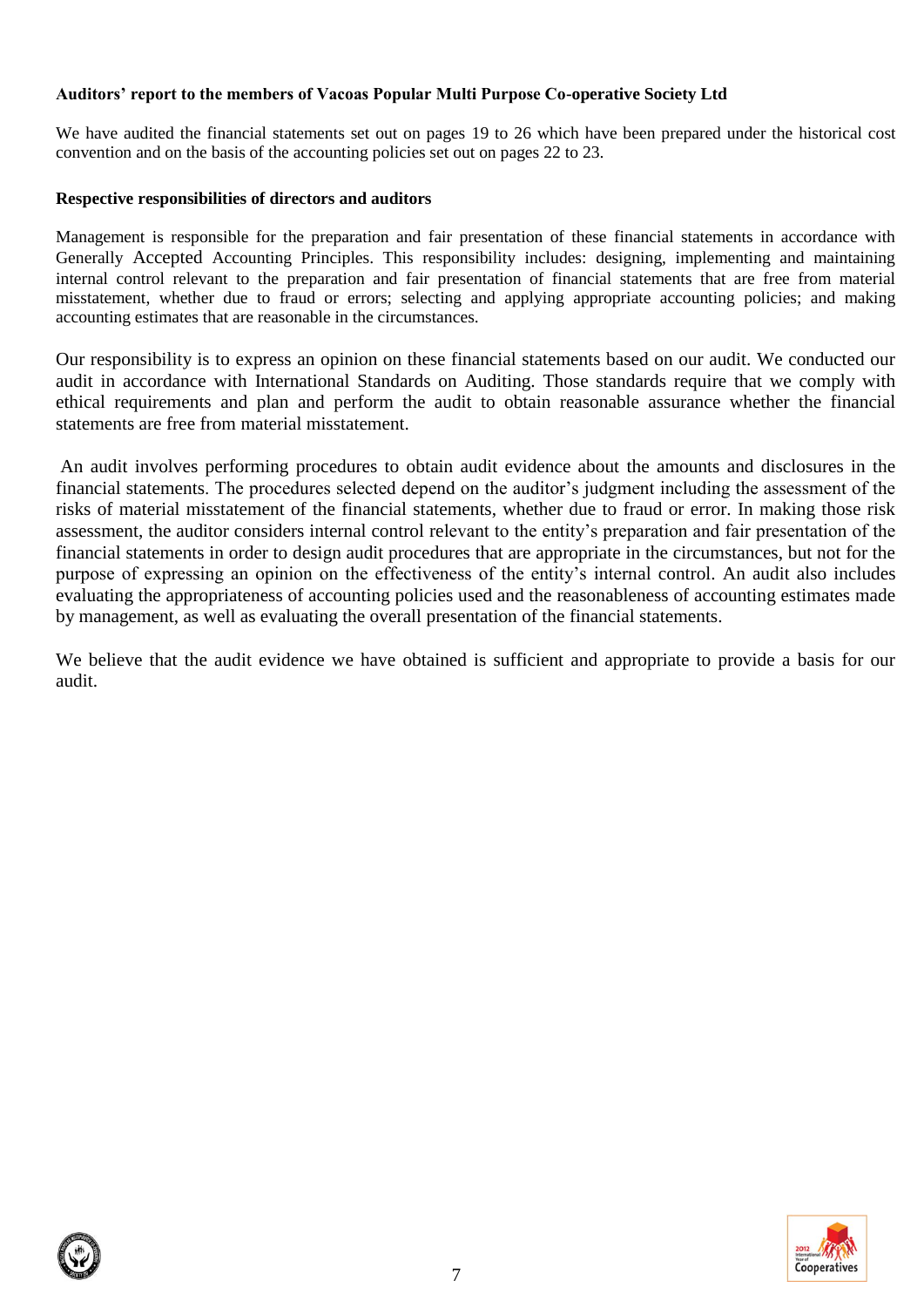## **Auditors' report to the members of Vacoas Popular Multi Purpose Co-operative Society Ltd (cont)**

## **Opinion**

We have obtained all the information and explanations that we have required.

In our opinion:

- **proper accounting records have been kept by the Society as far as appears from our** examination of those records
- the financial statements give a true and fair view of the state of affairs of the Society as at 30 June 2011, and of its results for the year ended, comply with the Co-operatives Act 2005, and have been prepared in accordance with Generally Accepted Accounting Principles.

*Public Accountants FCCA LLB LLM*

**Nathadkhan Associates M I Nathadkhan**, *Licensed by FRC*

Date: 26 December 2011

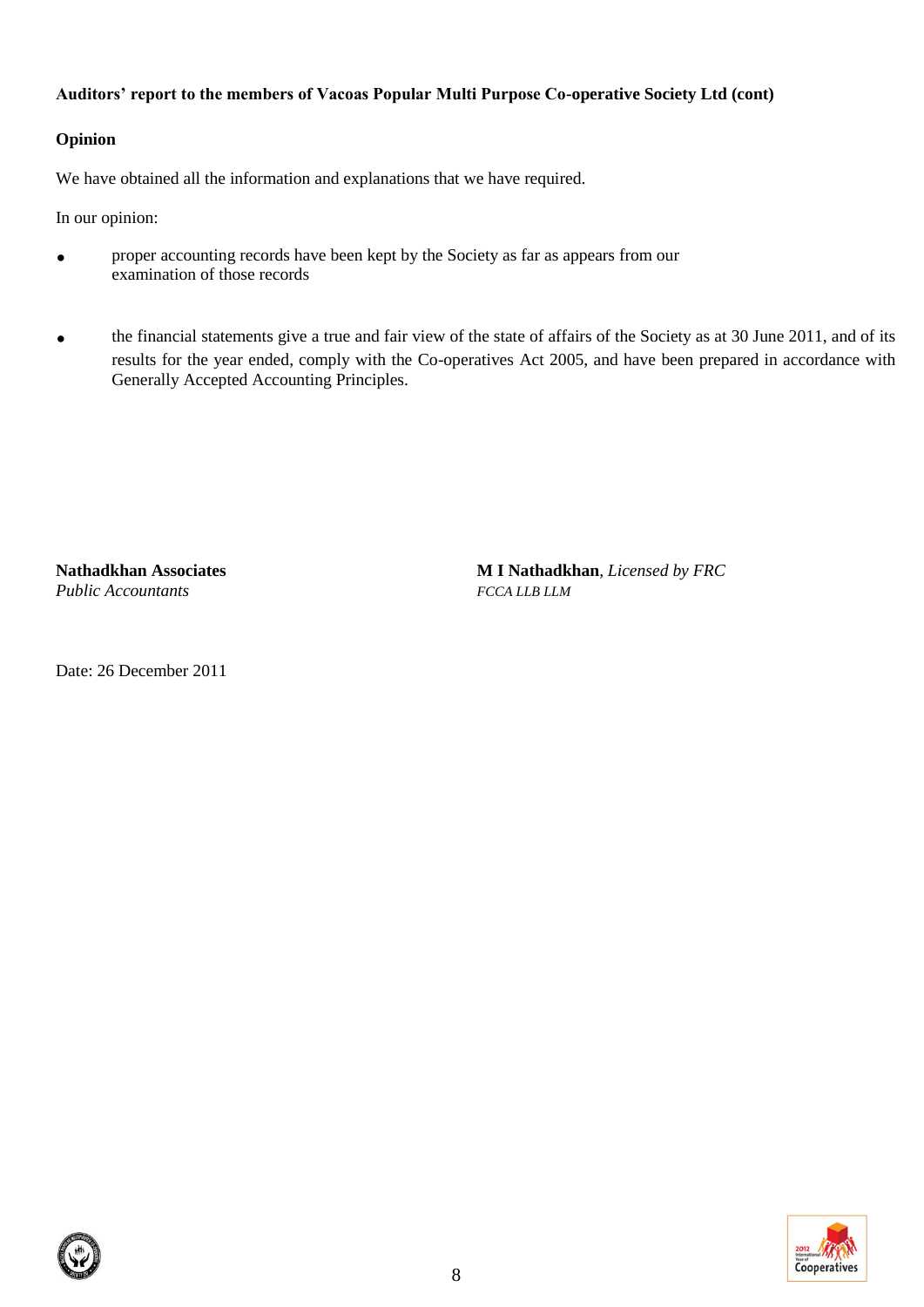## **Statement of comprehensive income**

*for the year ended 30 June 2011*

|                            | <b>Notes</b>   | 2011<br><b>Rs</b>                  | 2010<br><b>Rs</b>                                           |
|----------------------------|----------------|------------------------------------|-------------------------------------------------------------|
| <b>Interest income</b>     |                |                                    |                                                             |
| Interest on loan           |                | 76,113,905                         | 71,633,121                                                  |
| <b>Bank</b> interest       |                | 2,649,724                          | 2,289,038                                                   |
|                            |                | -------------<br>-------------     | ----------<br>78,763,629 73,922,159<br>--------------       |
| <b>Interest expense</b>    |                |                                    |                                                             |
| Interest on deposits       |                | (65,341,247)                       | (60, 290, 346)                                              |
| <b>Bank</b> charges        |                | (39, 430)<br>---------------       | (23, 416)<br>------------                                   |
|                            |                | (65,380,677)<br>---------------    | (60,313,762)<br>-------------                               |
| <b>Net Interest Income</b> |                | 13,382,952                         | 13,608,397                                                  |
| Other Operating Income     | 3              |                                    | 6,577,608 4,395,037                                         |
|                            |                | ---------------<br>--------------- | ---------------<br>19,960,560 18,003,434<br>--------------- |
| <b>Operating Expenses</b>  | $\overline{4}$ | (16,226,621)                       | (14,264,166)                                                |
| Surplus for the year       |                |                                    | 3,733,939 3,739,268                                         |
|                            |                | ---------------<br>3,733,939       | ---------------<br>3,739,268                                |
| <b>Taxation</b>            | 9              |                                    | $(1,489,092)$ $(1,409,928)$<br>---------------              |
| Net Surplus for the year   |                | 2,244,847<br>=========             | 2,329,340                                                   |

The notes on pages 21 to 26 form part of the financial statements.

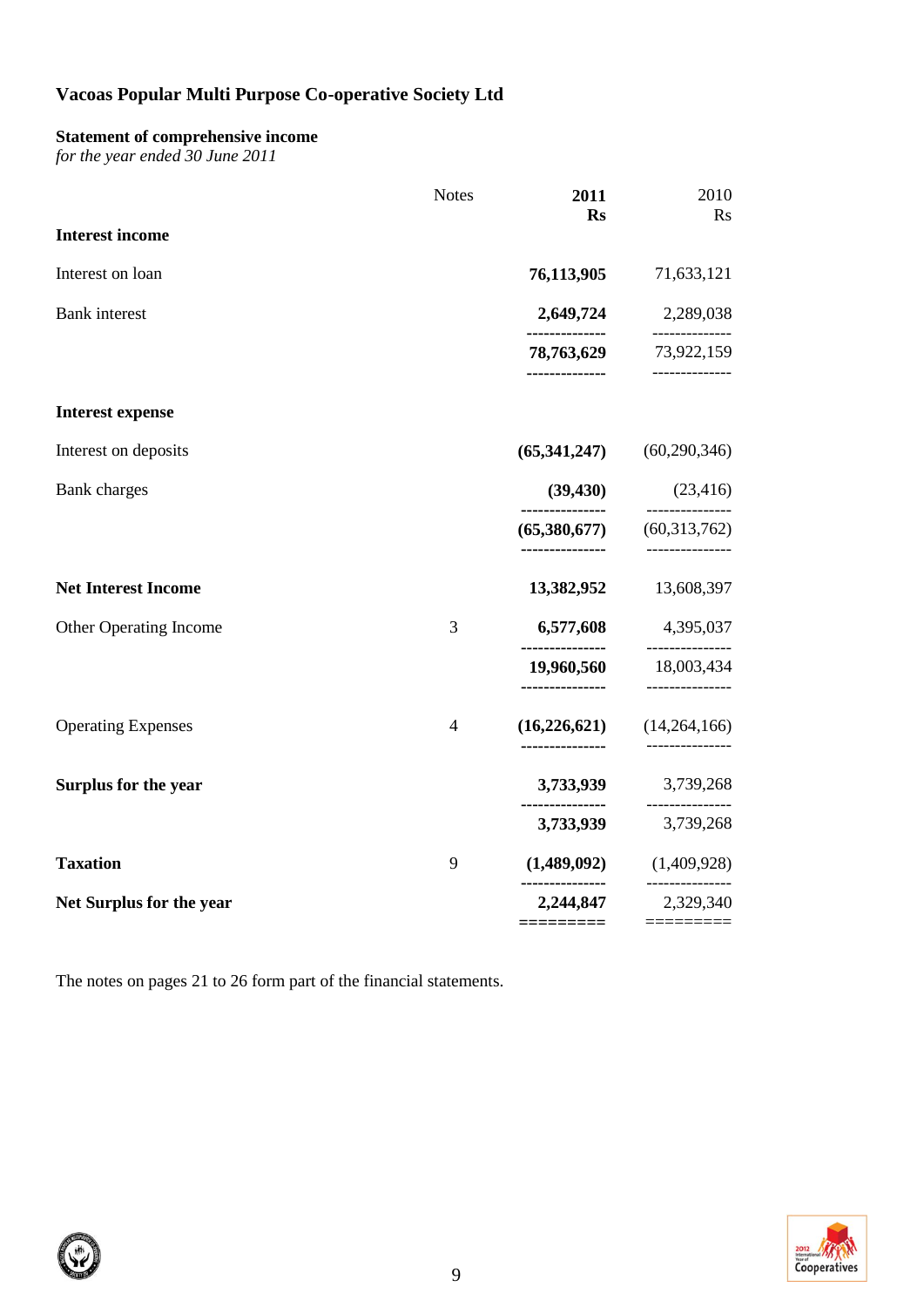# **Statement of financial position**

|                                                 | <b>Notes</b>   | 2011                   | 2010                     |
|-------------------------------------------------|----------------|------------------------|--------------------------|
| <b>ASSETS</b>                                   |                | <b>Rs</b>              | $\rm Rs$                 |
| <b>Non-current assets</b>                       |                |                        |                          |
| Property, plant and equipment                   | 5              | 28,656,624             | 29,672,530               |
| Investment property                             | 6              | 3,135,350              | 3,135,350                |
| Intangibles                                     | $\overline{7}$ | 600,172                | 539,743                  |
|                                                 |                | 32,392,146             | 33, 347, 623             |
| <b>Current assets</b>                           |                |                        |                          |
| Inventories                                     | 8              | 52,176,818             | 59,617,397               |
| Loans to members                                |                | 770,556,649            | 651,797,986              |
| Accounts receivable                             |                | 11,415,649             | 10,685,158               |
| Cash and cash equivalents                       |                | 81,530,056             | 67,228,978               |
|                                                 |                | 915,679,172            | 789,329,519              |
| <b>Total assets</b>                             |                | 948,071,318            | 822,677,142              |
| <b>EQUITY AND LIABILITIES</b>                   |                |                        |                          |
| <b>Capital and reserves</b>                     |                |                        |                          |
| Members' share capital                          |                | 4,399,843              | 3,983,480                |
| Statutory reserve                               |                | 20,002,411             | 19,769,477               |
| <b>Revaluation reserve</b>                      |                | 13,224,058             | 13,562,809               |
| General reserve                                 |                | 268,528<br>4,271,841   | 268,528<br>2,685,941     |
| Revenue reserve<br>Shares & loan guarantee fund |                | 33, 187, 156           | 27,785,095               |
|                                                 |                | 75,353,837             | 68,055,330               |
|                                                 |                |                        |                          |
| <b>Non-current liabilities</b>                  |                |                        |                          |
| Members' deposit<br>Retirement scheme           |                | 844,436,864<br>889,919 | 733, 177, 822<br>774,219 |
| Solidarity plan                                 |                | 1,755,058              | 1,651,534                |
|                                                 |                | 847,081,841            | 735,603,575              |
|                                                 |                |                        |                          |
| <b>Current liabilities</b>                      |                | 2,349,000              |                          |
| Deposit on land<br>Accounts payable             |                | 21,685,211             | 1,070,500<br>17,372,802  |
| Taxation                                        | 9              | 174,684                | 574,935                  |
| Bank overdraft                                  |                | 1,426,745              |                          |
|                                                 |                | 25,635,640             | 19,018,237               |
| <b>Total equity and liabilities</b>             |                | 948,071,318            | 822,677,142              |
|                                                 |                |                        |                          |

Approved by the Board on 24 December 2011

| G.A. Bheenick (sd.) | T.Hurrynag (sd.) | M.Jhugroo (sd.)         |
|---------------------|------------------|-------------------------|
| President           | Secretary        | <b>Committee Member</b> |

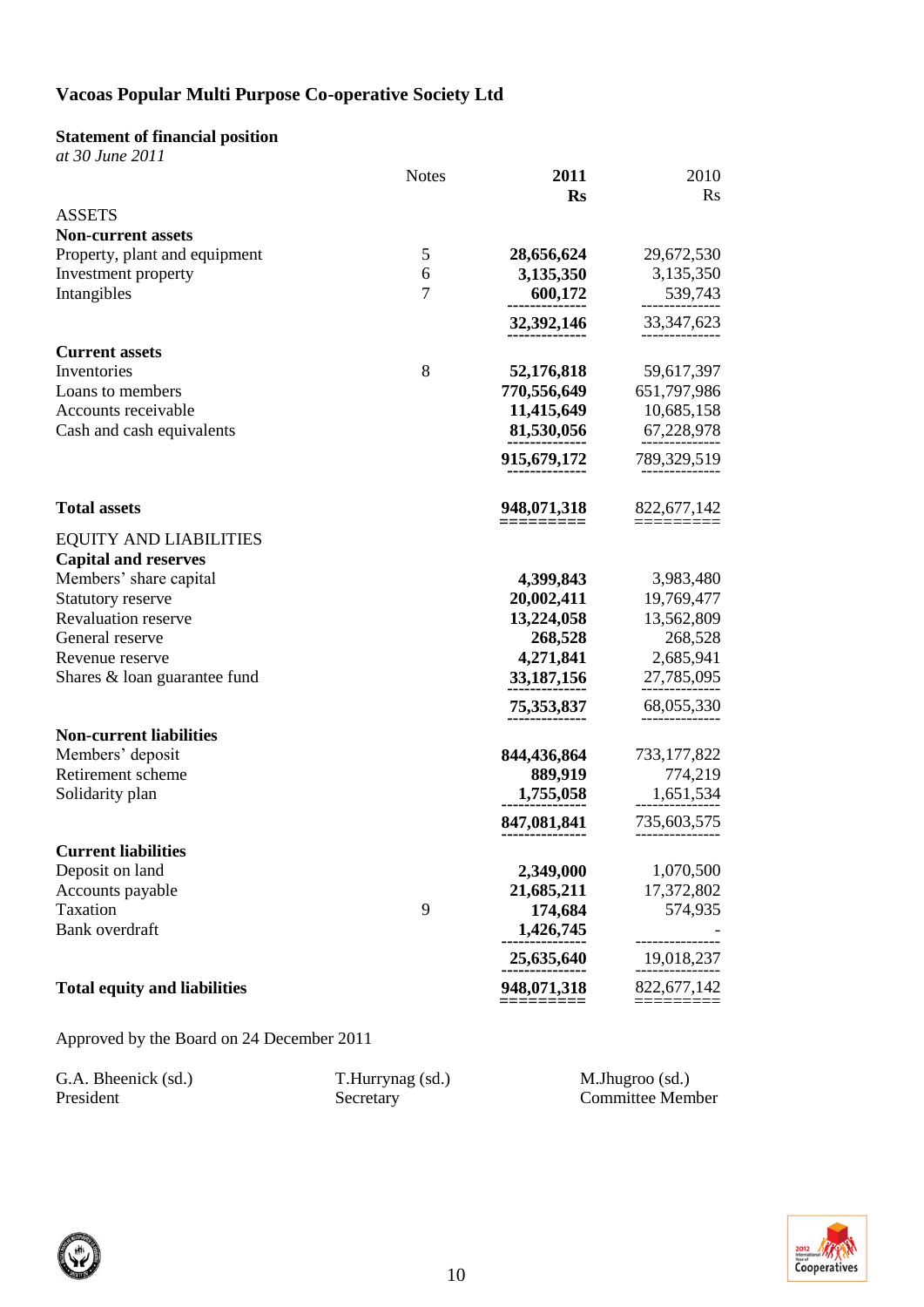### **Statement of changes in equity**

*for the year ended 30 June 2011*

| Members'<br>share<br>capital | Statutory<br>reserve | General<br>reserve | Shares and<br>loan<br>guarantee<br>fund | Revaluation<br>reserve | Revenue<br>reserve | Total                  |
|------------------------------|----------------------|--------------------|-----------------------------------------|------------------------|--------------------|------------------------|
| R <sub>S</sub>               | $\rm Rs$             | $\rm Rs$           | Rs                                      | R <sub>S</sub>         | R <sub>S</sub>     | R <sub>S</sub>         |
| 3,763,627                    | 19,769,477           | 268,528            | 22,998,216                              | 13,901,560             | 356,601            | 61,058,009             |
| 305,276<br>(85, 423)         |                      |                    | 4,786,879                               |                        |                    | 5,092,155<br>(85, 423) |
|                              |                      |                    |                                         | (338,751)              |                    | (338,751)              |
|                              |                      |                    |                                         |                        | 2,329,340          | 2,329,340              |
| 3,983,480                    | 19,769,477           | 268,528            | 27,785,095                              | 13,562,809             | 2,685,941          | 68,055,330             |
| 474,987                      |                      |                    | 5,015,530                               |                        |                    | 5,490,517              |
| (58, 624)                    |                      |                    |                                         |                        |                    | (58, 624)              |
|                              |                      |                    |                                         |                        | (100,000)          | (100,000)              |
|                              |                      |                    |                                         | (338, 751)             | 338,751            |                        |
|                              |                      |                    | 386,531                                 |                        | (386, 531)         |                        |
|                              | 232,934              |                    |                                         |                        | (232, 934)         |                        |
|                              |                      |                    |                                         |                        | (100, 869)         | (100, 869)             |
|                              |                      |                    |                                         |                        | 2,244,847          | 2,244,847              |
|                              |                      |                    |                                         |                        | (177, 364)         | (177, 364)             |
| 4,399,843                    | 20,002,411           | 268,528            | 33,187,156                              | 13,224,058             | 4,271,841          | 75,353,837             |
|                              |                      |                    |                                         |                        |                    |                        |

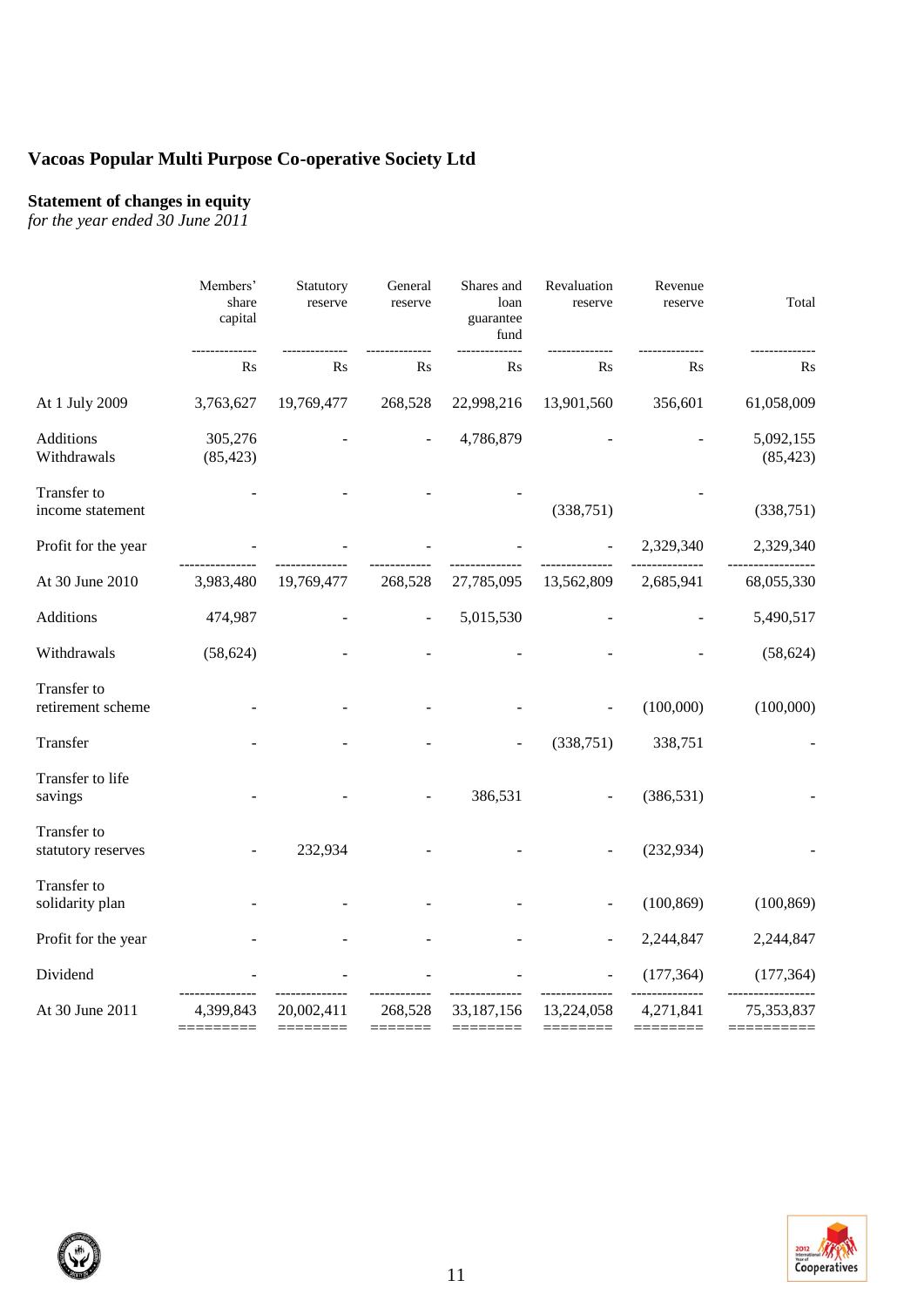### **Notes to and forming part of the financial statements**

*for the year ended 30 June 2011*

### 1. **General Information**

Vacoas Popular Multi Purpose Co-operative Society Ltd is a private limited Co-operative society registered ` under the Co-operative Act 1976, (now Co-operatives Act 2005), and has its registered office at Clairfonds Road No. 3, Vacoas. The registration number of the Society is 723.

The main objective of the Society is to promote savings, and advance low cost loans to its members.

### 2 **Significant Accounting policies**

### A) *Basis of preparation*

The financial statements have been prepared in accordance with Generally Accepted Accounting Principles and under the historical cost convention.

#### B) *Interest income and expense*

Interest income and expense are accounted for on an accruals basis.

### C) *Deposits*

Deposits from members are recognized upon receipts of funds.

#### D) *Property, plant and equipment*

All property, plant and equipment are stated at historical cost less accumulated depreciation and any impairment loss in value. Depreciation is calculated on a straight line method to write off the cost of each asset to their residual value over their estimated useful life. The principal annual rates used are as follows:

| <b>Building</b>              | .5 %    |
|------------------------------|---------|
| Furniture & fittings         | $-10\%$ |
| Computer and other equipment | $-40%$  |
| Motor vehicle                | $-25\%$ |

Gain or losses on disposal of property, plant and equipment are determined by reference to their carrying amount and are taken to income statement.

#### E) *Computer software*

Computer software costs recognized as assets are amortised over their estimated useful lives over five years.

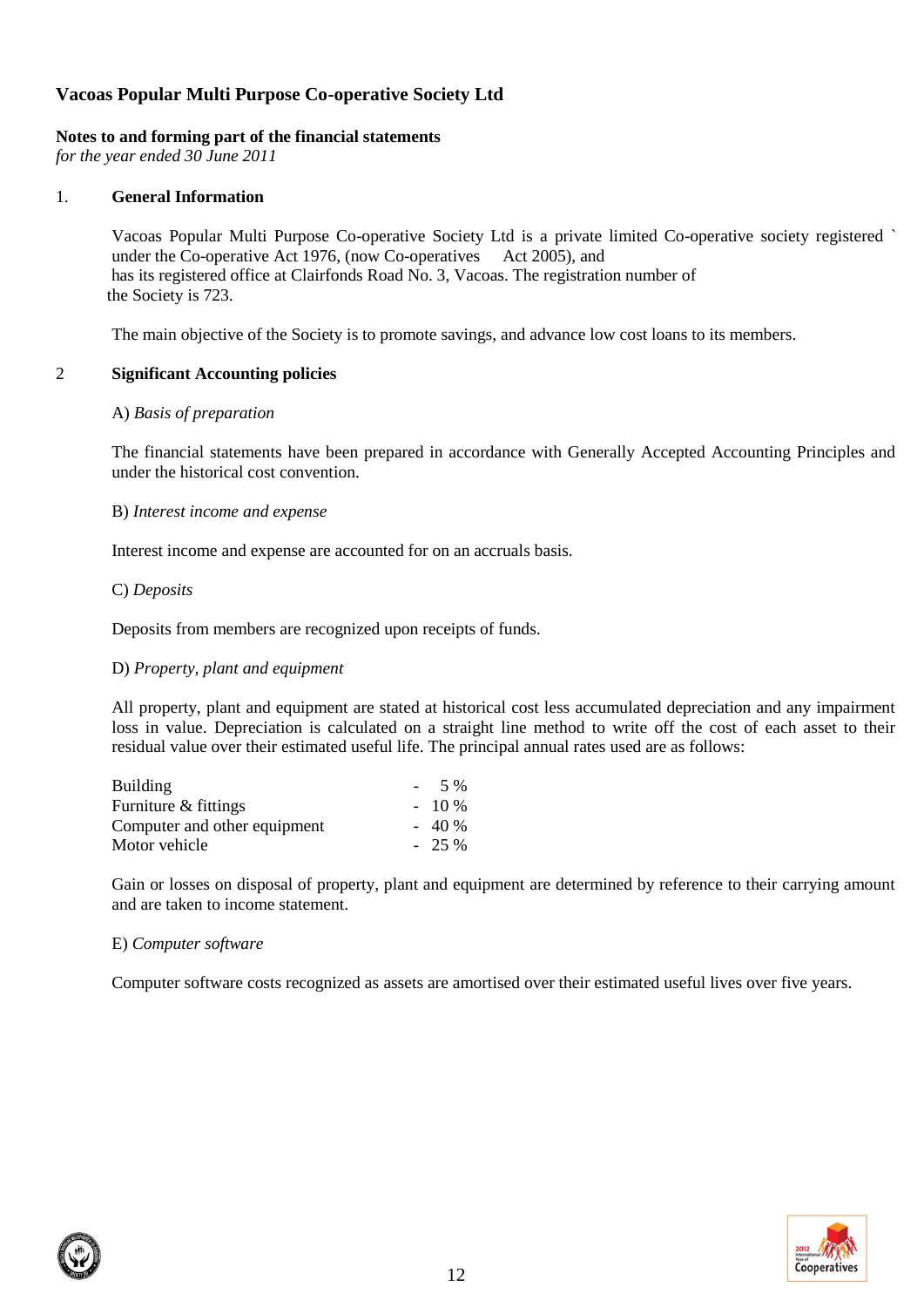#### **Notes to and forming part of the financial statements**

*for the year ended 30 June 2011*

### 2. **Significant Accounting policies (cont)**

#### F) *Impairment*

At each balance sheet date, the society reviews the carrying amounts of its tangible and intangible assets to determine whether there is any indication that those assets have suffered an impairment loss. If any such indication exists, the recoverable amount of the asset is estimated in order to determine the extent of the impairment loss. Where it is not possible to estimate the recoverable amount of an individual asset, the company estimates the recoverable amount of the cash generating unit to which the asset belongs.

#### G) *Cash and cash equivalents*

Cash and cash equivalents comprise cash and bank balances.

#### H) *Provisions*

Provisions are recognized when the society has a present legal or constructive obligation as a result of past events which it is probable will result in an outflow of economic benefits that can be reasonably estimated.

#### 3. **Other operating income**

|    |                                                   | 2011          | 2010                                               |
|----|---------------------------------------------------|---------------|----------------------------------------------------|
|    |                                                   | <b>Rs</b>     | Rs                                                 |
|    | Rent                                              | 540,000       | 525,000                                            |
|    | Profit on sale of land                            | 4,403,790     | 2,441,421                                          |
|    | Commissions                                       |               | 200,000                                            |
|    | Others                                            | 1,633,818     | 1,228,616                                          |
|    |                                                   | <br>6,577,608 | ------------<br>4,395,037                          |
|    |                                                   |               | $\equiv\equiv\equiv\equiv\equiv\equiv\equiv\equiv$ |
| 4. | <b>Operating expenses</b>                         |               |                                                    |
|    |                                                   | 2011          | 2010                                               |
|    |                                                   | <b>Rs</b>     | Rs                                                 |
|    | Administrative expenses                           | 1,820,850     | 1,785,377                                          |
|    | Staff costs                                       | 3,505,068     | 3,212,943                                          |
|    | Provision for credit losses                       | 1,500,000     | 1,500,000                                          |
|    | Depreciation and amortisation                     | 1,334,934     | 1,102,087                                          |
|    | Professional fees                                 | 244,500       | 340,250                                            |
|    | Building security and maintenance                 | 405,445       | 36,180                                             |
|    | Advertising                                       | 1,082,583     | 350,000                                            |
|    | Life savings & Loan protection fund               | 1,008,470     | 1,150,450                                          |
|    | Provision for Life savings & Loan protection fund | 4,991,530     | 4,786,879                                          |
|    | Corporate events expenses                         | 333,241       |                                                    |
|    |                                                   |               | -------------                                      |
|    |                                                   | 16,226,621    | 14,264,166                                         |
|    |                                                   |               | ========                                           |

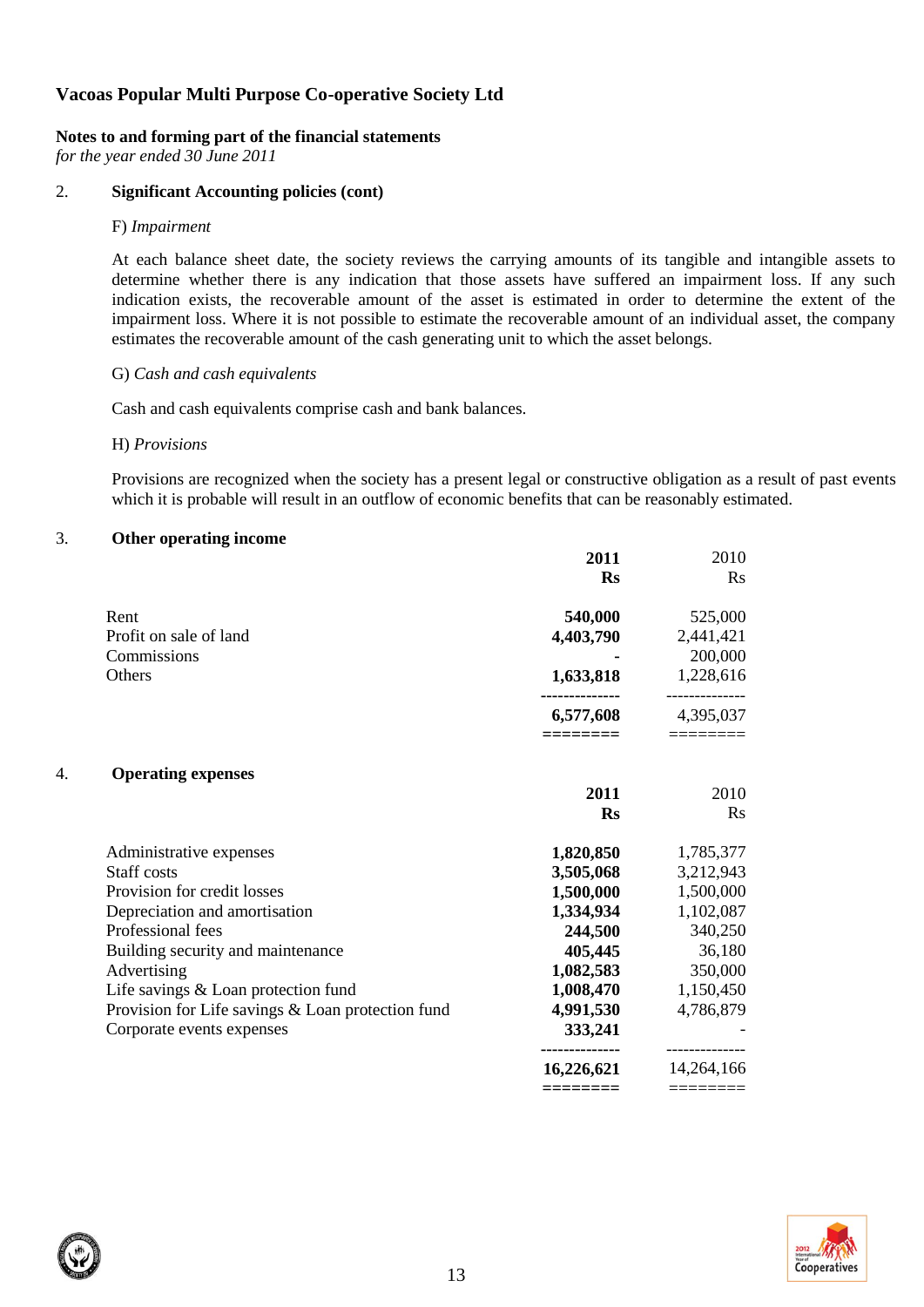# **Notes to and forming part of the financial statements**

*for the year ended 30 June 2011*

## 5. **Property, plant and equipment**

|                                                  | Land                     | <b>Building</b>        | Furniture<br>& fittings | Computer<br>& office<br>Equipment vehicles | Motor             | Total                  |
|--------------------------------------------------|--------------------------|------------------------|-------------------------|--------------------------------------------|-------------------|------------------------|
|                                                  | <b>Rs</b>                | <b>Rs</b>              | $\mathbf{R}$ s          | $\operatorname{Rs}$                        | Rs                | R <sub>S</sub>         |
| Cost<br>At 1 July 2010<br>Additions              | 16,000,000               | 16,000,000             | 1,013,923               | 801,985<br>79,028                          | 731,293           | 34, 547, 201<br>79,028 |
| At 30 June 2011                                  | 16,000,000               | 16,000,000             | 1,013,923               | 881,013                                    | 731,293           | 34,626,229             |
| Depreciation<br>At 1 July 2010<br>Charge for the | $\blacksquare$           | 3,200,000              | 369,923                 | 801,985                                    | 502,763           | 4,874,671              |
| year                                             |                          | 800,000                | 80,500                  | 31,611                                     | 182,823           | 1,094,934              |
| At 30 June 2011                                  | $\overline{\phantom{a}}$ | 4,000,000              | 450,423                 | 833,596                                    | 685,586           | 5,969,605              |
| Net book value<br>At 30 June 2011                | 16,000,000               | 12,000,000             | 563,500                 | 47,417                                     | 45,707            | 28,656,624             |
| At 30 June 2010                                  | 16,000,000<br>========   | 12,800,000<br>======== | 644,000<br>======       |                                            | 228,530<br>====== | 29,672,530<br>======== |

Note: The land and buildings were revalued in August 2006 by Mr Ng Tong Ng Wah, Land Surveyor, as follows.

1. A building situate at Vacoas at Rs 16,000,000.

2. A portion of land situate at Vacoas at Rs 7,500,000

3. A portion of bare land situate at Vacoas at Rs 8,500,000.

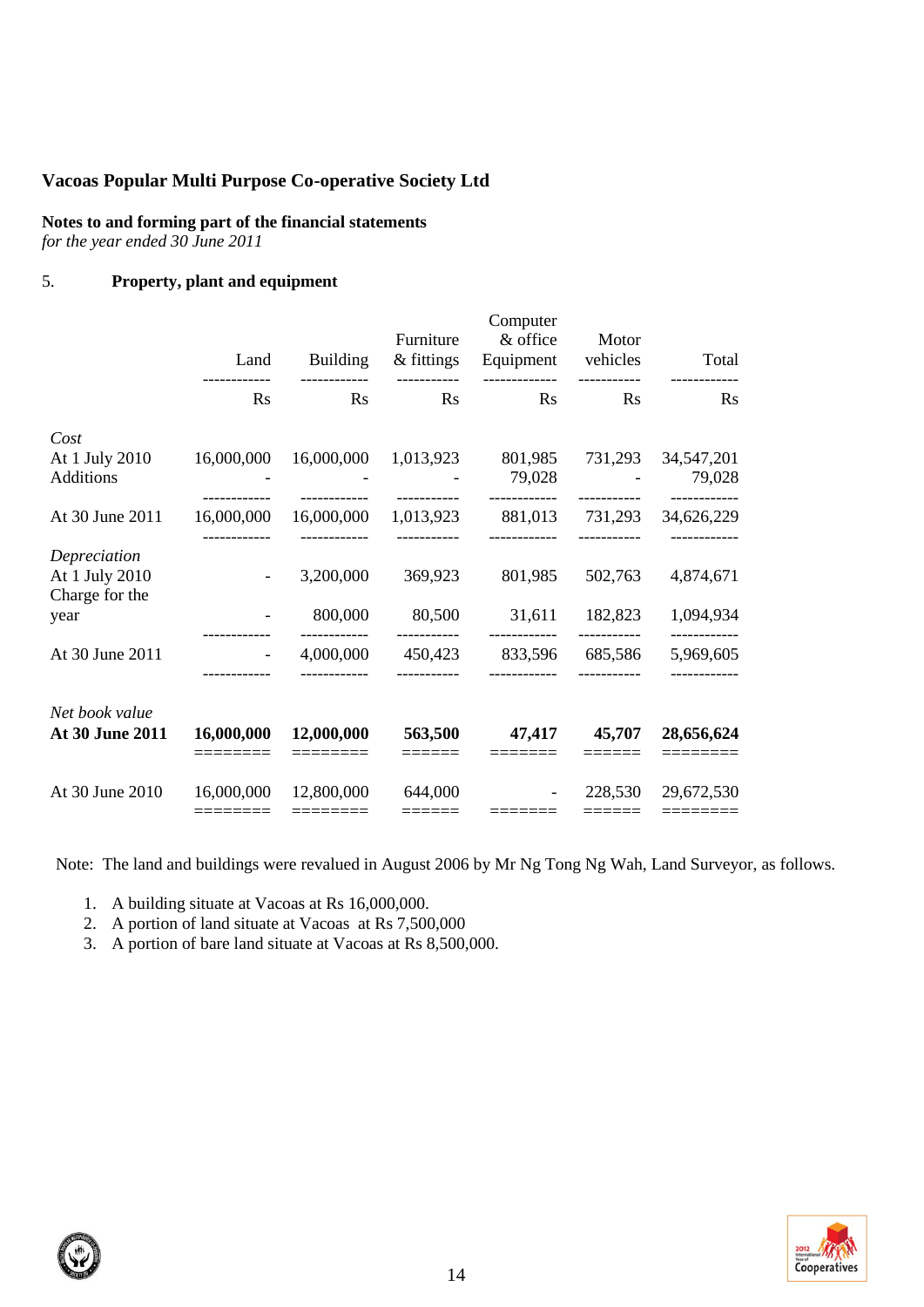**Notes to and forming part of the financial statements**

*for the year ended 30 June 2011*

## 6. **Investment property**

|                                      | 2011<br><b>Rs</b> | 2010<br>Rs              |
|--------------------------------------|-------------------|-------------------------|
| Land                                 | 3,135,350         | 3,135,350<br>======     |
| 7.<br><b>Intangibles</b><br>Software |                   |                         |
|                                      |                   | Rs                      |
| Cost<br>At 1 July 2010<br>Additions  |                   | 899,571<br>300,429      |
| At 30 June 2011                      |                   | 1,200,000<br>---------- |
| Amortisation<br>At 1 July 2010       |                   | 359,828                 |
| Charge for the year                  |                   | 240,000<br>--------     |
| At 30 June 2011                      |                   | 599,828                 |
| Net book Value<br>At 30 June 2011    |                   | 600,172                 |
| At 30 June 2010                      |                   | ========<br>539,743     |
| <b>Inventories</b><br>8.             |                   |                         |
|                                      | 2011<br><b>Rs</b> | 2010<br>Rs              |
| Balance at 1 July                    | 59,617,397        | 64,643,966              |
| Additions                            | 1,082,581         |                         |
| Disposals                            | (8,523,160)       | (5,026,569)             |
| Balance at 30 June                   | 52,176,818        | 59,617,397              |